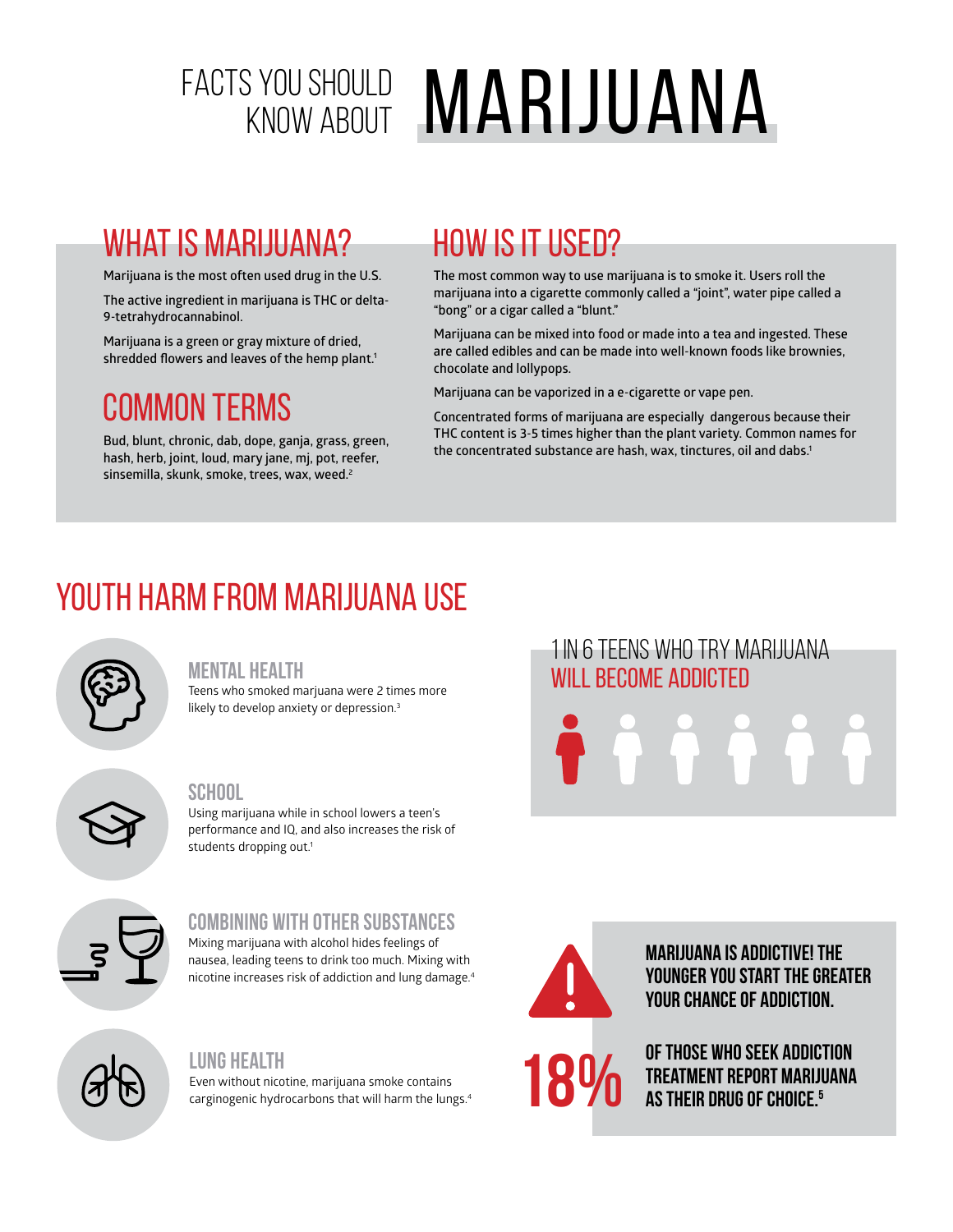## **STRONGER NOT BETTER**

**Today's marijuana is much stronger increasing the odds you will have a harmful reaction. The higher your THC intake the higher the risk of hospitalization for violent hallucinations, vomiting, disorientation and anxiety.**

hash oil, edibles & dabs **Hash Oil when smoked (called "dabbing") or in an edible contains 3-5 times more THC than the dried plant and can lead to extreme intoxication and hospitalization.6**



## Marijuana and Public Health

**passive smoking**



**Research studies have shown negative effects of marijuana on drivers, including an increase in lane weaving and slower reaction time and attention to the road. Use of alcohol with marijuana made drivers more impaired, causing even more lane weaving. dui**

**Driving with marijuana or other drugs in the system is increasing. The number of weekend nighttime drivers with evidence of drugs in their system climbed from 16.3 percent in 2007 to 20 percent in 2014. The number of drivers with marijuana in their system grew by nearly 50 percent.**

**Any minor (age under 21) convicted of any marijuana, alcohol, or other drug offense faces a 12-month driver's license suspension, regardless of whether the offense was driving-related.7**

**Smoke from marijuana combustion has been shown to contain many of the same toxins, irritants and carcinogens as tobacco smoke.**

**Secondhand marijuana smoke contains many of the same toxins and carcinogens found in first-hand marijuana smoke, in similar amounts if not more.**

**Recent studies indicate that nonsmokers exposed to secondhand smoke can have slight impairments on cognitive tests, can feel high, and can have detectable levels of THC in their blood and urine for up to 22 hours post-exposure.7**

# **TALKING** with youth

- Be positive, attentive and respectful during conversation.
- Don't lecture—Youth probably already know you disapprove and lecturing could lead to frustration.
- Avoid a formal meeting and opt for a causal "spontaneous" approach, like on a walk or at a public park.
- Be aware of body language—finger pointing, and crossed arms are gestures which can portray disapproval.
- Use active listening skills like open-ended questions, positive responses and empathy.
- Avoid words like: but, should, bad, stupid, disapprove, disappointed and can't. Opt for more positive word choices like: and, want, harmful, unhealthy, concerned, worried and don't want.8



**MPAT** The Marijuana Prevention Action Team (MPAT) is a collaborative comprised by Contra Costa County Alcohol and Other Drugs Prevention **Providers, youth advocates, educators and parents to raise awareness about the heal Providers, youth advocates, educators and parents to raise awareness about the health, social and economic concerns of marijuana use especially among youth.**

**Marijuana Prevention Action Team**  of Contra Costa County

**For an annotated fact sheet with refrences and additional information please visit: http://cchealth.org/aod/marijuana-and-youth-safety.php**